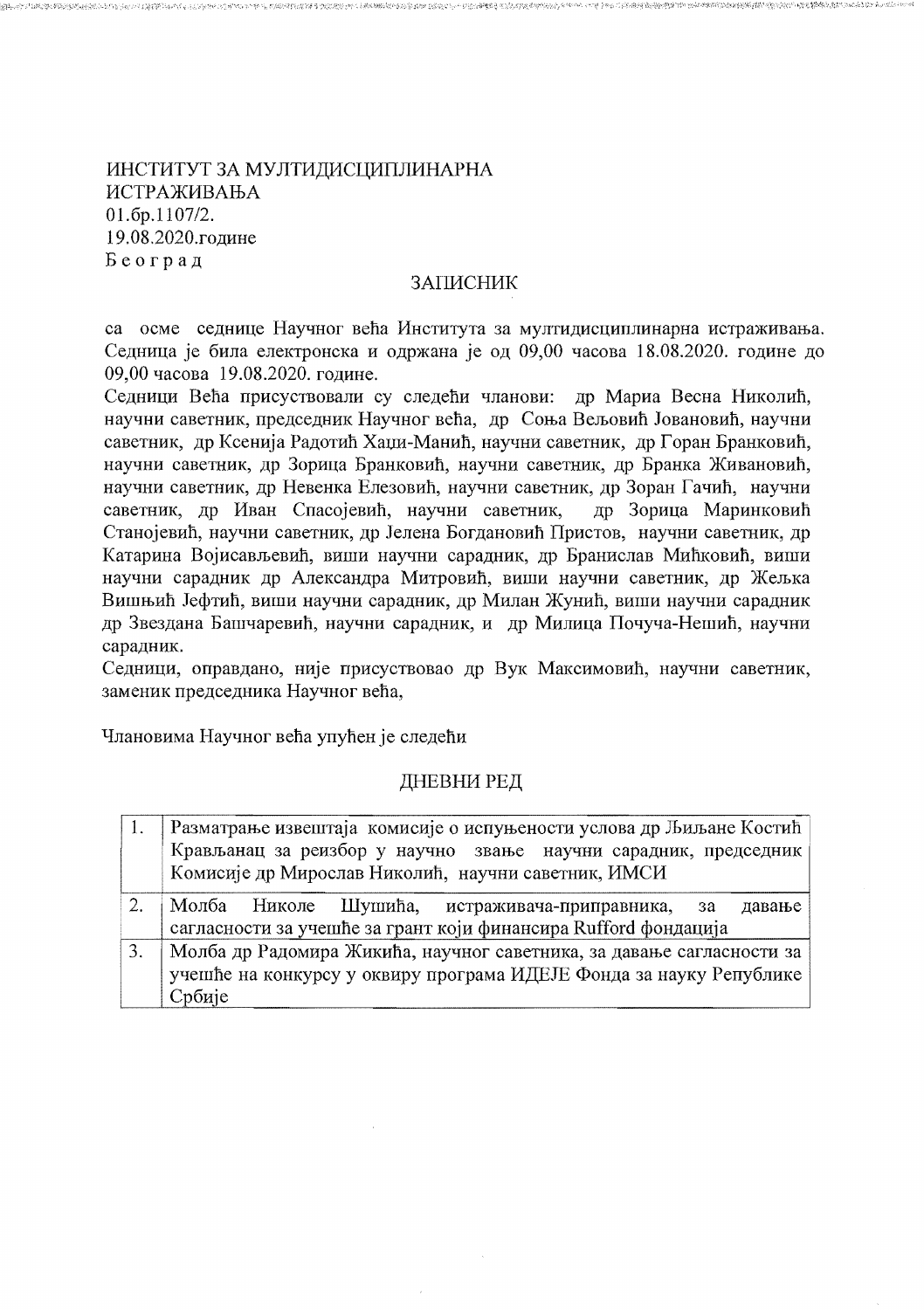Након пребројавања приспелих одговора председник Научног већа др Мариа Весна Николић, констатовала је да постоји кворум. Дневни ред је усвојен іедногласно.

## Тачка 1.

Комисија у саставу др Мирослав Николић, научни саветник, ИМСИ, др Нина Николић, виши научни сарадник, ИМСИ, др Александар Ђорђевић, редовни професор. Пољопривредни факултет, поднела је извештај о испуњености услова др Љиљане Костић Крављанац, за реизбор у научно звање научни сарадник.

У изјашњавању о предлогу одлуке учествовали су сви чланови Научног већа. Др Мариа Весна Николић, председник Већа је констатовала да је Научно веће, једногласно, донело следећу

## ОДЛУКУ

- 1. Утврђује се предлог за реизбор у научно звање научни сарадник др Љиљане Костић Крављанац.
- Ову одлуку са документацијом доставити Матичном научном одбору за  $2.$ биологију Министарства просвете, науке и технолошког развоја Републике Србије.

#### Тачка 2.

Научно веће је, једногласно, донело следећу

## ОДЛУКУ

Даје се сагласност за учешће за грант који финансира Rufford фондација Чланови истраживачког тима су:

- 1. Никола Шушић, истраживач-приправник, ИМСИ, руководилац пројекта
- 2. Ивона Керкез-Јанковић, истраживач-приправник, Шумарски факултет

У саветодавној улози: др Мартин Бабац, редовни професор, Шумарски факултет. Назив пројекта је: Sacred trees-one of the last pools of large old trees in Serbia and the potentials for conservation.

Носилац реализације пројекта је Институт за мултидисциплинарна истраживања.

#### Тачка 3.

Научно веће је, једногласно, донело следећу

## ОДЛУКУ

Даје се сагласност за учешће на пројекту Фонда за науку Републике Србије у оквиру програма ИДЕЈЕ: